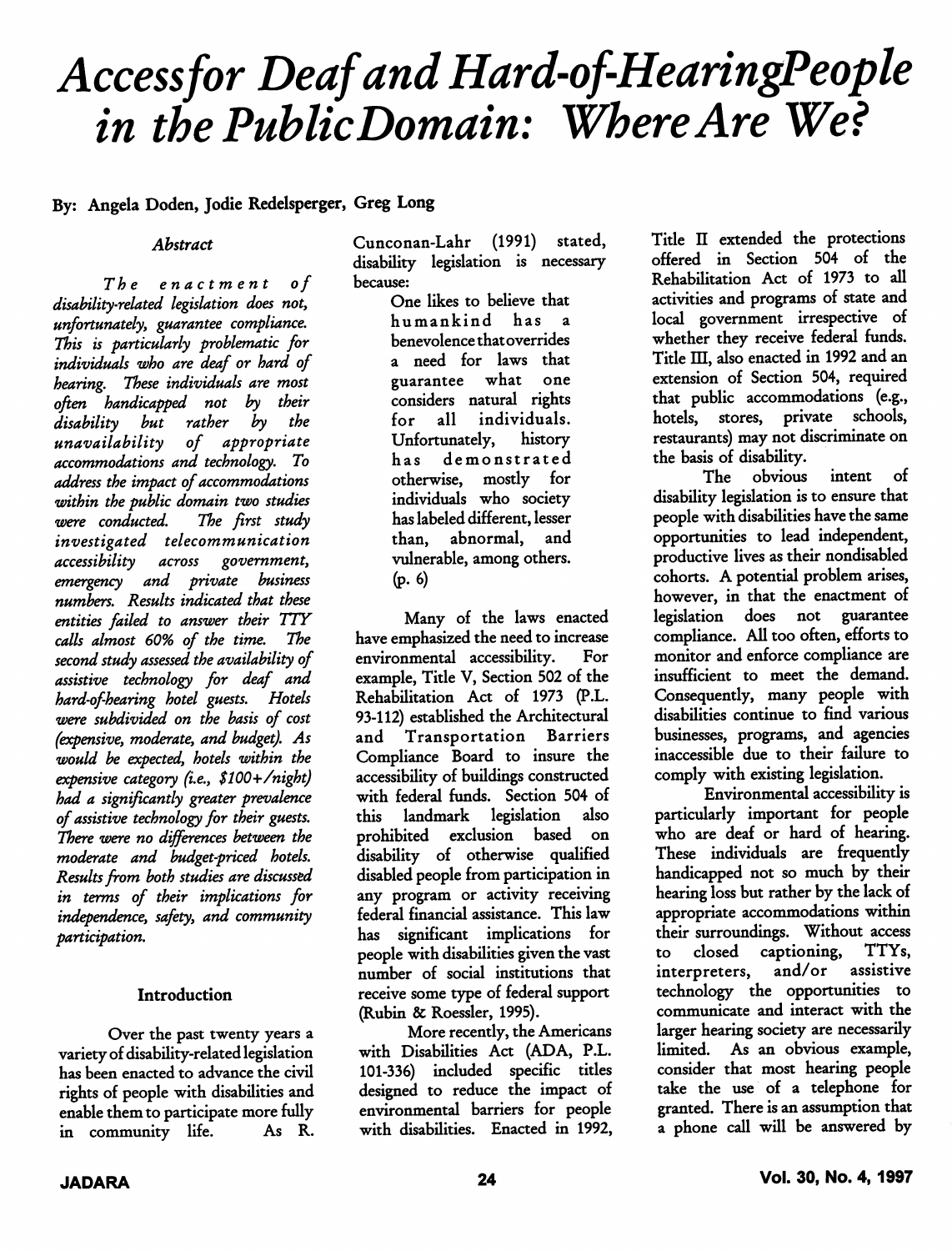someone who uses the same communication mode as the caller, i.e., spoken language. In contrast, the majority of deaf people must rely upon the use of a TTY. This is a device that sends an acoustic signal over the phone line that is then processed into a text display on a<br>receiving TTY. Direct receiving TTY. communication cannot take place unless the person being called has a TTY and knows how to use it.

To address the issue telephone accessibility. Title IV of the ADA mandated the development and implementation of interstate relay systems. Within these systems the TTY user calls an operator who then places a call to a requested number. Once a connection is made the operator voices the TTY text message, listens for the response, and then types it back for the TTY user to read.

Although the relay system can facilitate access it is not without its shortcomings. The Department of Justice (1991) stated that a relay service does not provide adequate access to all telephone services including: calling automated systems that require touch tone phones; leaving a message on an answering machine within the allotted time; maintaining confidentiality when calling a crisis line; and most importantly, when placing an emergency call when time is of major importance. Because of this, emergency services such as police, fire, and ambulance, are required to have TTY's so individuals can seek immediate assistance.

Another area in which accommodations are particularly important is the hotel industry. The availability of assistive technology within this industry is critical for the safety, convenience, and comfort of travelers who are deaf or hard of hearing. In contrast to hearing people, most individuals who are deaf or hard of hearing are more likely to be unable to use their hotel room telephones, enjoy watching television, or be alerted to potential emergency situations.

It is hypothesized that people who are deaf or hard of hearing may find the availability and use of accommodations to increase environmental accessibility to be quite limited despite laws to the contrary. As such, the current study sought to establish baseline compliance rates. Though there are a vast array of potential accommodations that enhance accessibility for people who are deaf or hard of hearing, two specific accommodations were investigated within the current study. These accommodations include the use and knowledge of TTYs and the availability of assistive technology within hotels. These accommodations were selected because of their clear relevance in providing opportunities for people who are deaf and hard of hearing to function independently and participate more fully in community life.

To evaluate communication accessibility, a random selection of government, emergency, and business TTY phone numbers were called. It was hypothesized that phone calls to these numbers, advertised as dedicated TTY numbers, should be handled appropriately with little delay or apparent<br>miscommunication. Specifically. miscommunication. government agencies should have years of experience with TTYs given previous federal legislation (i.e.. Title V, Section 504 of the 1973 Rehabilitation Act) enacted 20 years ago that encouraged their use. Emergency numbers should be accessible given their obvious relevance to individuals' personal health and safety. Finally, businesses who advertise TTYs as a consumer service would be likely to know how to use their TTYs to enhance

product sales and consumer satisfaction.

To evaluate accessibility relative to public accommodations a random sample of hotels was<br>selected. Ideally, hotels should Ideally, hotels should provide an environment similar to one's home. If people need assistive devices at their home, they would also need them in a hotel in order to perform their daily activities as independently as possible. Particular emphasis was placed on the availability of assistive technology for deaf and hard-of-hearing people. It was hypothesized that there would be different types and availability of assistive technology dependent upon room cost. Specifically, the more expensive the room the greater likelihood that accommodations would be available. This could be of concern due to the fact that people who are deaf often experience more underemployment and unemployment then their hearing counterparts (Christiansen & Barnartt, 1987). If this is the case, they may not be able to afford the more expensive hotels. More importantly, people who are deaf and hard of hearing should not have to use more expensive hotels simply to meet their accessibility needs.

# Method

# TTY Accessibility

Participants. Ninety Chicago, Illinois area phone numbers were randomly selected from the 1995 Telecommunications for the Deaf, Incorporated (TDI) phone book. These phone numbers were equally divided between emergency numbers (hospitals, police, or fire stations), business numbers, and government agencies. Every third number listed in the Chicago area code (i.e., 312) was selected until the criterion of 30 numbers per group was reached.

Materials and Procedures. Using a TTY, phone numbers were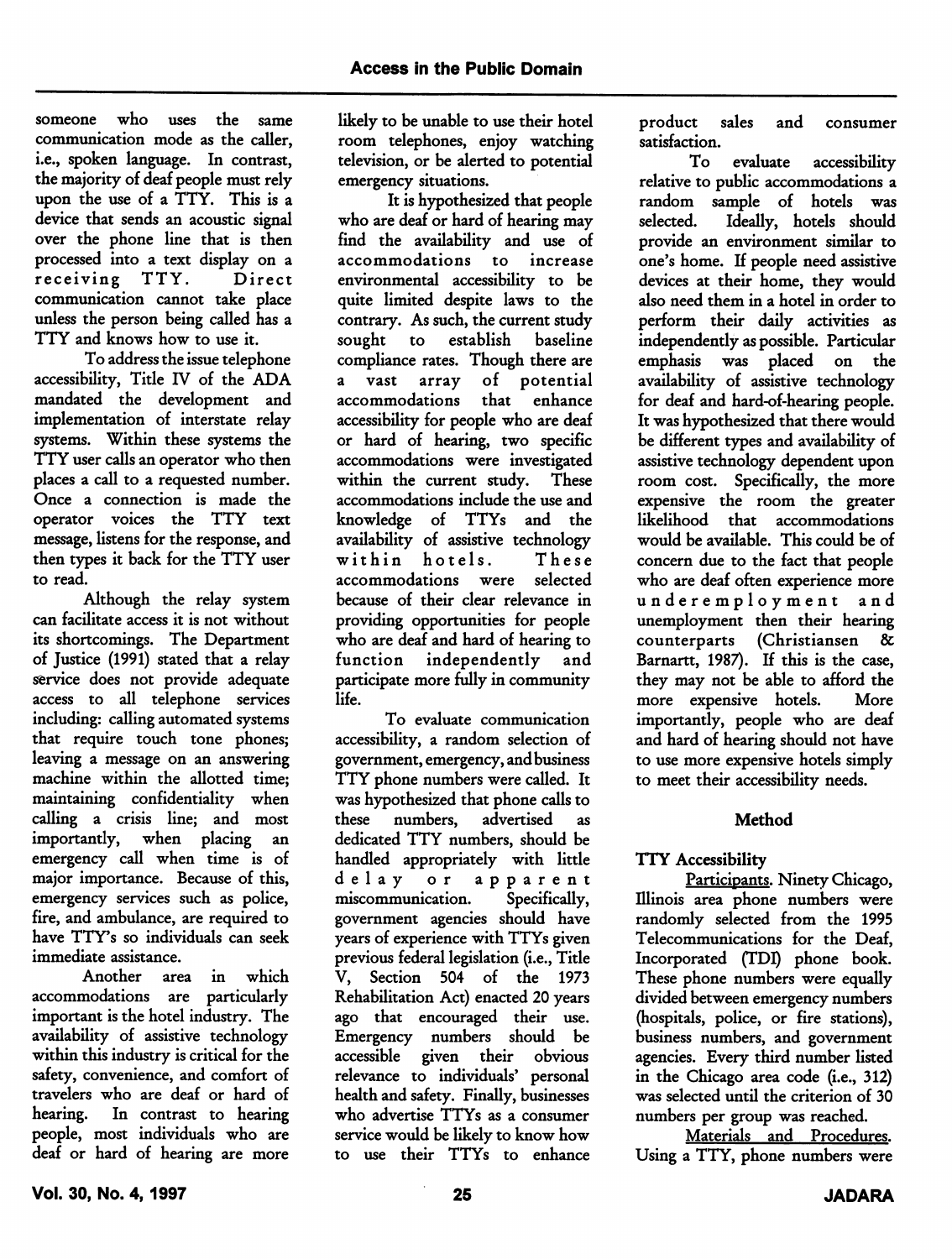dialed during normal working hours. If 12 rings took place without a response the phone was hung up and considered not answered. If the phone line was busy another number was dialed. When a phone call was<br>answered, questions regarding questions regarding services and/or location were asked. For example, businesses and government agencies were asked about their location, operating hours, and cost (if applicable). Emergency numbers were simply asked to identify their location.

If the questions were answered then communication was recorded as having taken place. If the phone call was answered, but a message did not appear on the TTY screen after a few moments, the space bar was pushed to let the receiver know that the phone call was being placed via TTY. If a typed message still did not appear after two minutes, the phone was hung up and the call was classified as unsuccessful. Occasionally, phone calls were answered by a prerecorded

Table 1: TTY Responses by Group

typed answering machine message. In those cases, no message was left and the next number on the list was called. Calls resulting in busy signals or answering machine messages were not included in subsequent analyses. It should also be noted that respondents were not required to use appropriate TTY codes (e.g., OA, SK) to be considered as having successfully communicated.

## Hotel Accommodations

Participants. The participants in this study consisted of 60 hotels located in Chicago, Illinois. Using the standard single room rate for a Friday evening, the hotels were divided into three groups based on cost. Specifically, budget hotels were classified as those costing under \$70/night. Moderate-priced hotels ran \$71-\$100/night and expensive hotels were \$100+/night. An equal number of hotels (n=20) within each price range was contacted.

Materials and Procedures. The 1995 Chicago Yellow Pages Directory was used to randomly select every third hotel listed until

the criterion of 20 hotels per group was reached. Upon calling a hotel, the reservation desk was asked (via voice) the cost of one night for one person. They were then asked if they had the following accommodations available for people who are hard of hearing or deaf: TTYs, closed captioned televisions, lighted smoke alarms, and visual alerts for the phone.

## Results

## TTY Accessibility

TTY responses were classified in a dichotomous fashion based on whether communication occurred or not. Calls that were not answered after 12 rings or were answered but no communication took place after a two-minute wait were combined. A review of Table 1 indicates that the majority of calls (i.e., 59%,  $n=53$ ) across all three groups did not result in communication. Although statistically insignificant, a trend for between-group variation was noted in that  $73\%$  (n=22) of the calls to government offices were not

| Setting                   | <b>TTY Responses</b> |                  |  |  |  |
|---------------------------|----------------------|------------------|--|--|--|
|                           | Communication        | No Communication |  |  |  |
| Government offices        | 8<br>(27%)           | 22<br>(73%)      |  |  |  |
| <b>Businesses</b>         | 13<br>(43%)          | 17<br>(57%)      |  |  |  |
| <b>Emergency Services</b> | 16<br>(53%)          | 14<br>(47%)      |  |  |  |
| Total                     | 37<br>(41%)          | 53<br>(59%)      |  |  |  |

Chi-square = 4.49, df = 2,  $p$  > .05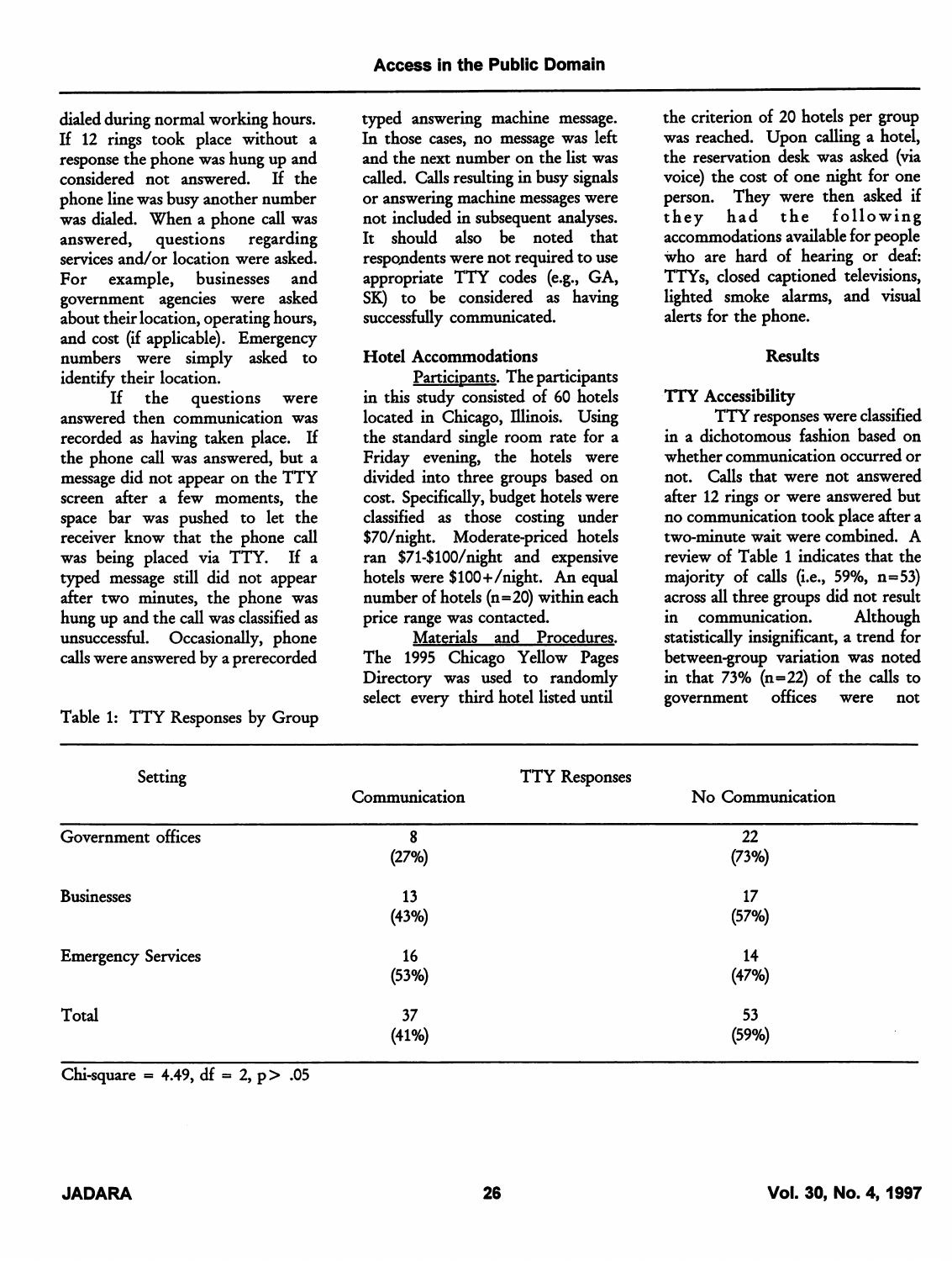answered versus 57% (n=17) and 47% (n=14) for business and emergency numbers, respectively.

#### Hotel Accommodation

Hotels were categorized according to cost as either expensive (\$100+/night), moderate (\$70- 100/night), or budget (less than \$70/night). Across each category the following accommodations were identified as to their availability: TTYs, closed captioned televisions, lighted smoke alarms, and phone lights designed to indicate when it is ringing. Separate Chi-square analyses were conducted to assess overall accommodation availability between hotel classifications as well as the availability of specific between hotel types. A review of Table 2 clearly indicates a significant difference in

terms of overall accommodation availability between expensive hotels and those within the moderate and budget categories. Expensive hotels demonstrated a  $77\%$   $(n=62)$ accommodation rate. In contrast, the moderate and budget-priced hotels had a  $36\%$   $(n=29)$ accommodation rate.

When specific accommodations were analyzed by hotel type similar findings arose. In three out of four categories (i.e., TTYs, closed captioning, and smoke alarms), the expensive hotels provided significantly greater accessibility. In contrast, the moderate and budget-priced hotels were virtually indistinguishable in terms of their accommodations.

#### **Discussion**

The results of these studies would seem to indicate that accessibility and discrimination concerns for individuals who are deaf and hard of hearing are quite salient. It was hypothesized that programs and services that advertize having TTY numbers would be likely to respond to them appropriately. This did not appear to be the case. Despite calling during normal working hours, fewer than half of the calls to government agencies, businesses, and emergency numbers resulted in a successful TTY Government offices were particularly deficient. Fully 73% of the TTY calls placed to these numbers were unsuccessful.

It should be noted that each of the numbers called within this

| Hotel<br>Category | <b>TTYs</b> |             | Closed<br>Captioning |             | Phone<br>Lights |             | Smoke<br>Alarms |             | Total       |             |
|-------------------|-------------|-------------|----------------------|-------------|-----------------|-------------|-----------------|-------------|-------------|-------------|
|                   | Yes         | No          | Yes                  | No          | Yes             | No          | Yes             | No          | Yes         | No          |
| Expensive         | 19<br>(95%) | (5%)        | 17<br>(85%)          | 3<br>(15%)  | 13<br>(65%)     | (35%)       | 13<br>(65%)     | (35%)       | 62<br>(77%) | 18<br>(23%) |
| Moderate          | 7<br>(35%)  | 13<br>(65%) | 8<br>(40%)           | 12<br>(60%) | 8<br>(40%)      | 12<br>(60%) | 6<br>(30%)      | 14<br>(705) | 29<br>(36%) | 51<br>(64%) |
| <b>Budget</b>     | 9<br>(45%)  | 11<br>(55%) | 5<br>(25%)           | 15<br>(75%) | 9<br>(45%)      | 11<br>(55%) | 6<br>(30%)      | 14<br>(70%) | 29<br>(36%) | 51<br>(64%) |

Table 2: Accommodation Availability by Hotel Cost

Overall accommodation rate:

Chi-square = 36.3, df = 2, p.  $< .001$ 

| TTY availability:              | Chi-square = 17.01, df = 1, p. $< .001$  |
|--------------------------------|------------------------------------------|
| Close captioning availability: | Chi-square = 15.6, df = 1, p. $< .001$   |
| Phone light availability:      | Chi-square = 2.8, df = 1, p. $> .05$     |
| Smoke alarm availability:      | Chi-square = $6.73$ , df = 1, p. $< .01$ |